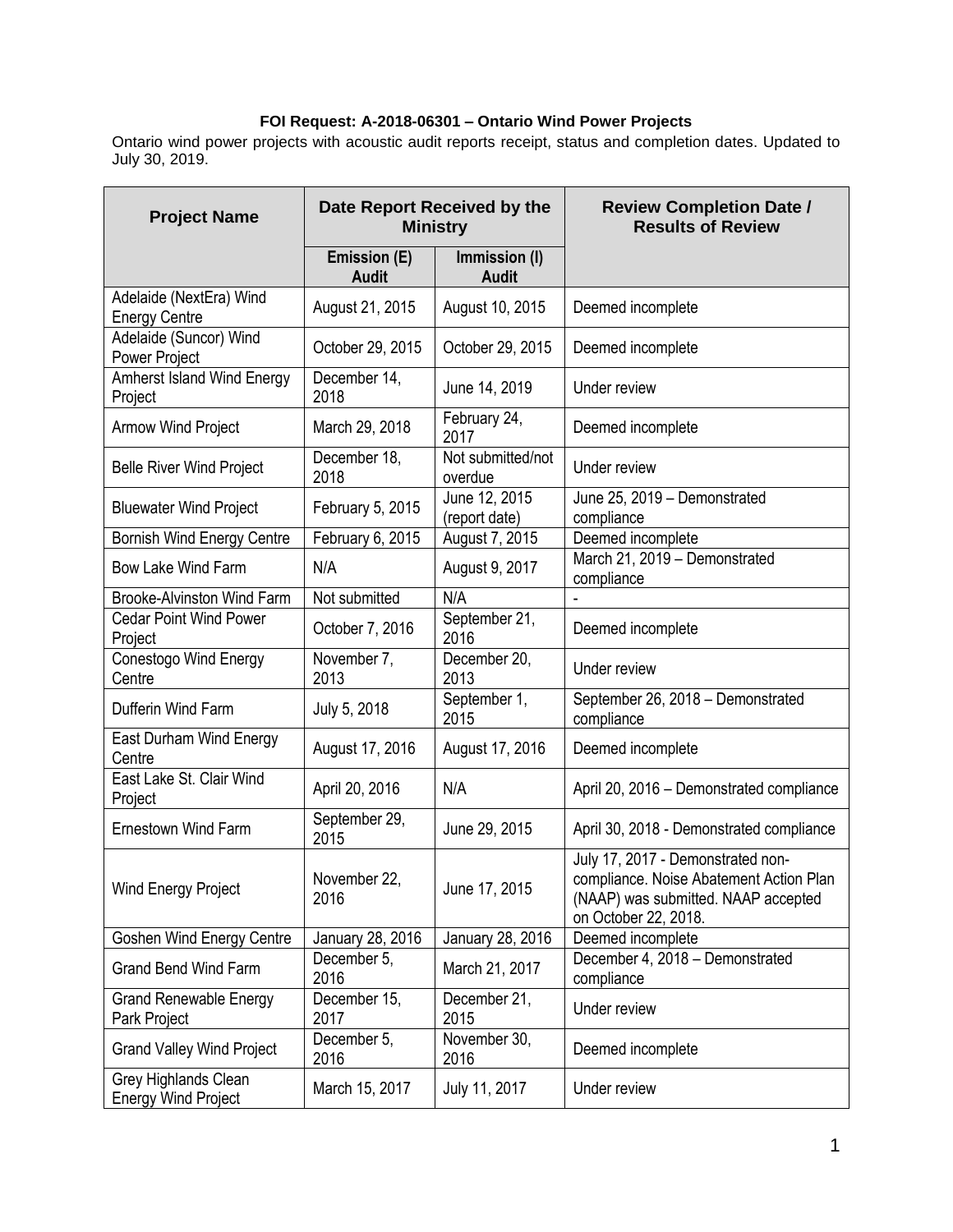| <b>Project Name</b>                                      | Date Report Received by the<br><b>Ministry</b> |                               | <b>Review Completion Date /</b><br><b>Results of Review</b>                                              |
|----------------------------------------------------------|------------------------------------------------|-------------------------------|----------------------------------------------------------------------------------------------------------|
|                                                          | <b>Emission (E)</b><br><b>Audit</b>            | Immission (I)<br><b>Audit</b> |                                                                                                          |
| Grey Highlands Zero<br><b>Emissions People Wind Farm</b> | July 31, 2018                                  | July 31, 2018                 | Under review                                                                                             |
| Gunn's Hill Wind Farm                                    | January 19, 2018                               | October 16, 2018              | Under review                                                                                             |
| <b>HAF Wind Power Project</b>                            | December 22,<br>2014                           | March 14, 2015                | December 17, 2018 - Demonstrated<br>compliance                                                           |
| Jericho Wind Energy Centre                               | November 20,<br>2015                           | November 20,<br>2015          | Deemed incomplete                                                                                        |
| K <sub>2</sub> Wind Farm                                 | November 28,<br>2016                           | November 25,<br>2016          | Deemed incomplete                                                                                        |
| McLean's Mountain Wind<br>Farm                           | November 21,<br>2014                           | February 27,<br>2015          | March 20, 2019 - Demonstrated<br>compliance                                                              |
| Moorefield Wind Project                                  | December 17,<br>2018                           | N/A                           | March 25, 2019 - Demonstrated<br>compliance                                                              |
| Napier Wind Project                                      | December 22,<br>2016                           | March 3, 2017                 | October 5, 2017 - Demonstrated non-<br>compliance. NAAP was submitted.<br>Accepted on September 5, 2018. |
| Nation Rise Wind Farm                                    | Not yet due                                    | Not yet due                   |                                                                                                          |
| Niagara Region Wind Farm                                 | November 6,<br>2017                            | July 20, 2018                 | Deemed incomplete.                                                                                       |
| North Kent 1 Wind Project                                | May 31, 2019                                   | June 30, 2019                 | Under review                                                                                             |
| Oxley Wind Farm                                          | April 14, 2015                                 | September 27,<br>2017         | April 25, 2019 - Demonstrated compliance                                                                 |
| Port Dover and Nanticoke<br>Wind Farm                    | May 13, 2014                                   | August 6, 2014                | Deemed incomplete                                                                                        |
| Port Ryerse Wind Power<br>Project                        | December 22,<br>2017                           | July 17, 2018                 | Under review                                                                                             |
| Q1WEC (Quixote One)<br>Project                           | July 20, 2017                                  | September 1,<br>2017          | April 15, 2019 - Demonstrated compliance                                                                 |
| Romney Wind Energy Centre                                | Not yet due                                    | Not yet due                   | ÷,                                                                                                       |
| <b>Settlers Landing Wind Park</b><br>Project             | May 10, 2019                                   | August 22, 2018               | Under review                                                                                             |
| Skyway 8 Wind Facility                                   | Not yet due                                    | Not yet due                   |                                                                                                          |
| Snowy Ridge Wind Park<br>Project                         | April 28, 2017                                 | September 20,<br>2017         | Under review                                                                                             |
| South Branch Wind Farm                                   | September 22,<br>2017                          | May 28, 2015                  | Deemed incomplete.                                                                                       |
| South Kent Wind Project                                  | September 26,<br>2014                          | January 30, 2015              | Deemed incomplete.                                                                                       |
| Springwood Wind Farm                                     | July 20, 2016                                  | May 31, 2016                  | Deemed incomplete.                                                                                       |
| St. Columban Wind Project                                | June 24, 2016                                  | June 22, 2016                 | October 2, 2018 and May 30, 2018 -<br>Demonstrated compliance                                            |
| Sumac Ridge Wind Farm                                    | January 3, 2018                                | September 27,<br>2018         | Under review                                                                                             |
| Summerhaven Wind Energy<br>Centre                        | December 5,<br>2013                            | February 10,<br>2014          | Under review                                                                                             |